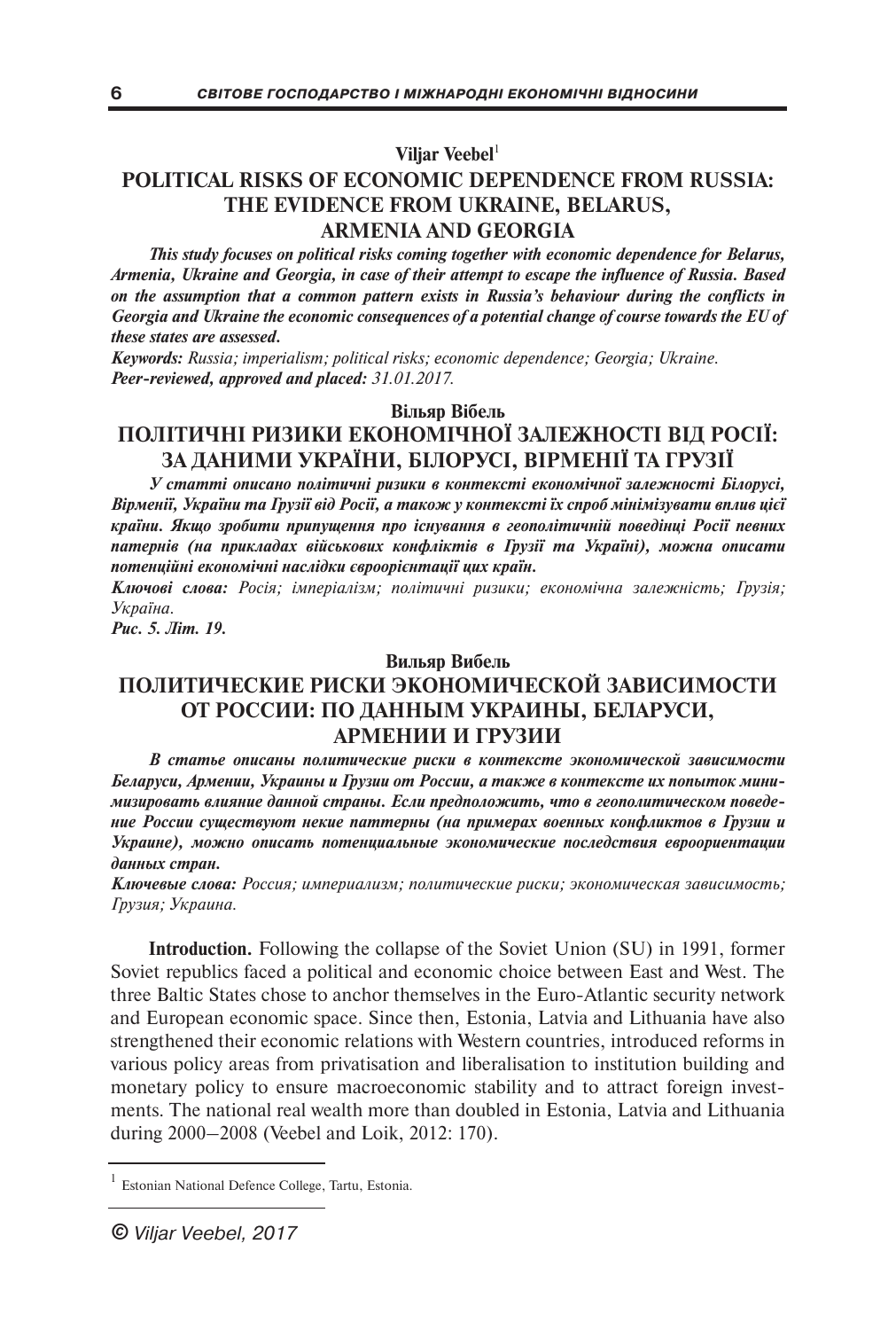In other former SU republics, particularly in Belarus, Ukraine, Turkmenistan and Uzbekistan, after regaining their independence, semi-authoritarian regimes consolidated, much of the former Soviet practices in state administration continued, political links and economic relations and dependence with Moscow were sustained and the countries remained in Russia's sphere of influence. Although the EU initiated the Eastern Partnership (EaP) initiative in 2009 in the framework of the European Neighborhood Policy (ENP) with a view to support the democratization and modernization of countries in transition and enhance the EU's cooperation with Armenia, Azerbaijan, Belarus, Georgia, Moldova and Ukraine, the results have been rather modest in reducing those countries' dependence on Russia. On the contrary, in 2008 Russia torpedoed Georgia's efforts to move closer to the EU and NATO, and in 2013 they interfered in Eastern Ukraine to block the country's path to an association with the EU. Both situations escalated rapidly into military conflicts in South Ossetia and Abkhazia in 2008 and in certain areas of Donetsk and Luhansk from 2014 on. These actions have indicated Russia's geopolitical ambitions in the former Soviet space and forced some former Soviet republics to a difficult dilemma by navigating between non-alignment, growing partnership with the EU of further cooperation with Russia and the Eurasian Union.

The current study considers political and economic challenges and dilemmas that Belarus, Armenia, Ukraine and Georgia would face as a result of their attempt to escape the influence of Russia. The theoretical part of the analysis juxtaposes the models of imperial dependence, supranational interdependence and the problems of asymmetric integration in international relations.

**1. Conceptual connections between integration, interdependence and security.** The motivation for CIS countries to deepen relations with the EU is both political and economic. There is a presumption that the EU integration encourages democratisation, good governance, economic well-being, and sustainable development. Greater stability together with the disillusionment of an accession perspective, in turn, attracts foreign investments and enhances economic growth.

The first choice for countries in transition (or in reorientation from one power centre to an alternative power centre) is between independence and dependence. A decision to abstain from cooperation and integration offers some advantages in terms of countries retaining their sovereignty, but this option makes them also more unstable due to difficulties in absorbing shocks and avoiding speculative attacks. To cite R. Mundell (2001: 16), "a large currency area is better cushion against shocks than a small currency area, just as a large lake can absorb the impact of a meteor better than a small pond". At the same time, even if involvement in international organisations might create stronger growth prospects and better opportunities to absorb shocks, the impact of cooperation and integration might differ regarding whether a country is a policy-taker or a policy-maker. Since small states mostly depend on the decisions and markets of bigger and more influential countries, they tend to be policy-takers without a noteworthy option to stand against or reject the decisions that other countries have taken. Thus, asymmetric dependence may result in undesired consequences, particularly for countries with less political and economic power.

A differentiation could thus be made between an empire and a supranational community. Considering them as contrary tendencies, empires tend not to be volun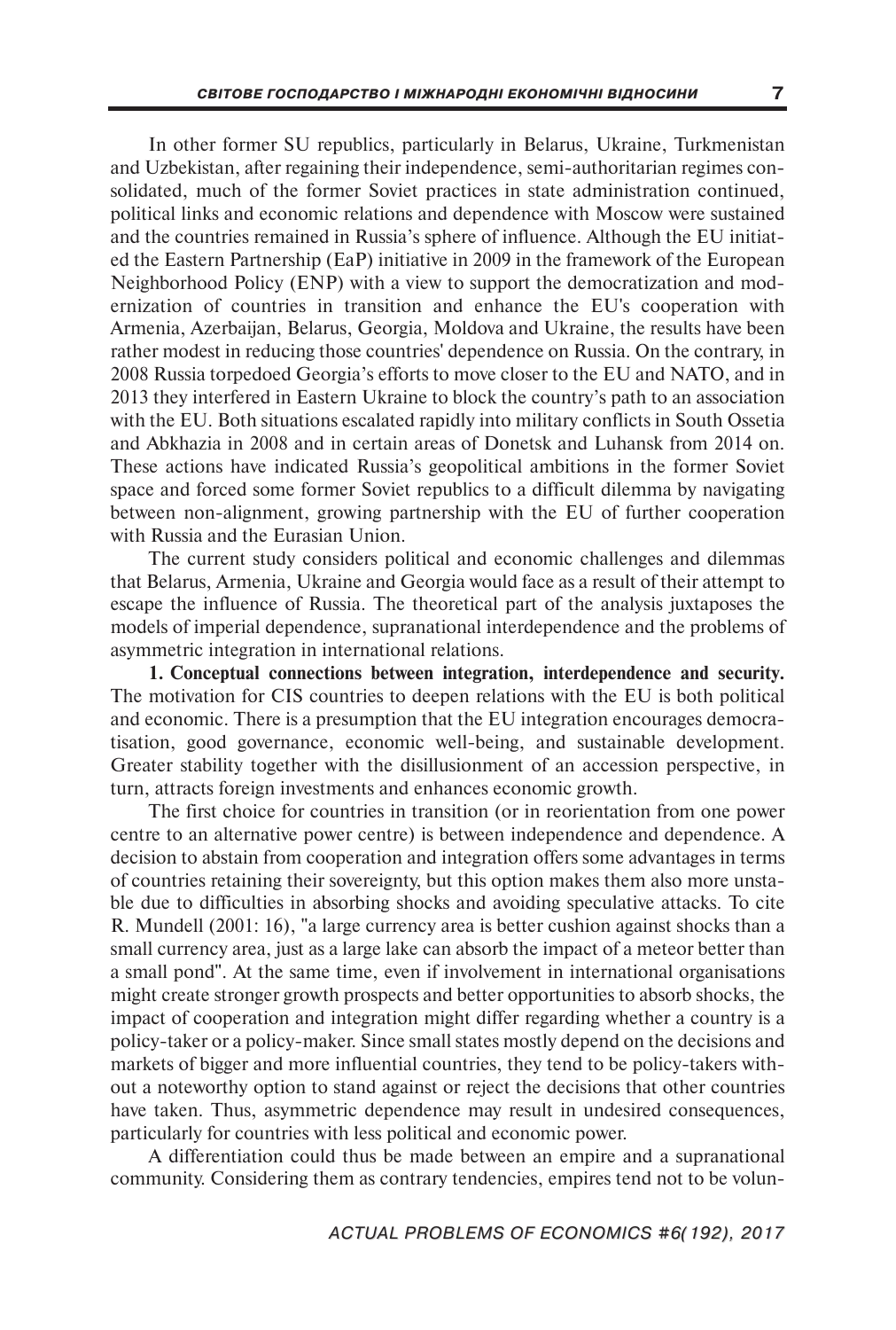tary associations and make its smaller and peripheral regions complete policy-takers if not outright dependants. In contrast, supranational community stands here for a voluntary association among equals and consequently allows as much centralisation as is acceptable for its individual members. If in reality such communities may also leave rather little room for independent policy creation, on the formal side they are consensus-seeking and content-wise tend to be based on the principle of subsidiarity.

In a broader sense, the discussion of the linkages between dependence, interdependence – i.e. the arrangements whereby nation states cooperate with each other on matters of common interest under conditions they can control – and integration has its roots in I. Kant's essay "Perpetual Peace: A Philosophical Sketch" (1795). Based on Kant's conclusions the only rational choice to avoid war would be formation of an international state, the willingness of a state to give up its will to act is questionable. Thus, since all nation states have to a certain extent remain sovereign but still integrate and cooperate with each other, "dependence" is replaced by "interdependence". The meaning of dependence stands here for a constitutional, not imperial relationship. This means that although a voluntary multinational state creates a constitutional dependence, it remains voluntary. Whereas an empire, even if global, is based on involuntary dependence.

However, coming back to the CIS playground between East and West, the tendency of the CIS members illustrates the working of the ideal types outlined above. Not every international network produces similar results in terms of security, prosperity and autonomy. Leaving out for a moment the question of economic growth potential of the network, for most CIS countries, contrary to what the name suggests, the security that the network offers tends to come at a heavy price on the autonomy of its smaller members. The character of the association is moulded by Russia's will to dominate over its lesser partners, thus producing a *dependence* of an *imperial* kind. Whatever peace and stability is present in such a network, it comes at the price of suppressing lesser members and is consequently inherently unstable. At the same time, the EU symbolises the opposite ideal type where one can speak about *interdependence* that is voluntary and of a *constitutional* kind.

The traditional integration theorists (J. Monnet, R. Schuman, E. Haas and L. Lindberg) have argued that interdependence is the precondition and driving force of integration process as well as its ultimate value. It makes economic cooperation more effective by making countries more dependent on each other in terms of security and simultaneously motivating them to collectively protect peace and stability. In the neo-functionalist model, economic interdependence is considered as a starting point for explaining the motivation of countries for long-term cooperation (Risse, 2005: 299).

Nevertheless, interdependence may also contain problematic aspects. According to the neo-functionalist model – a theoretical construct based on the needs of postwar Europe, successful integration needs continuous progress in terms of deepening and widening integration. It could therefore not be stopped at a certain stage, but must unremittingly be deepened and widened (embodied in the so-called "spillover effect") to survive. In practical terms, this might lead to a situation where instead of the universal "win-win" game in terms of security and prosperity some countries might become "victims" of the common need.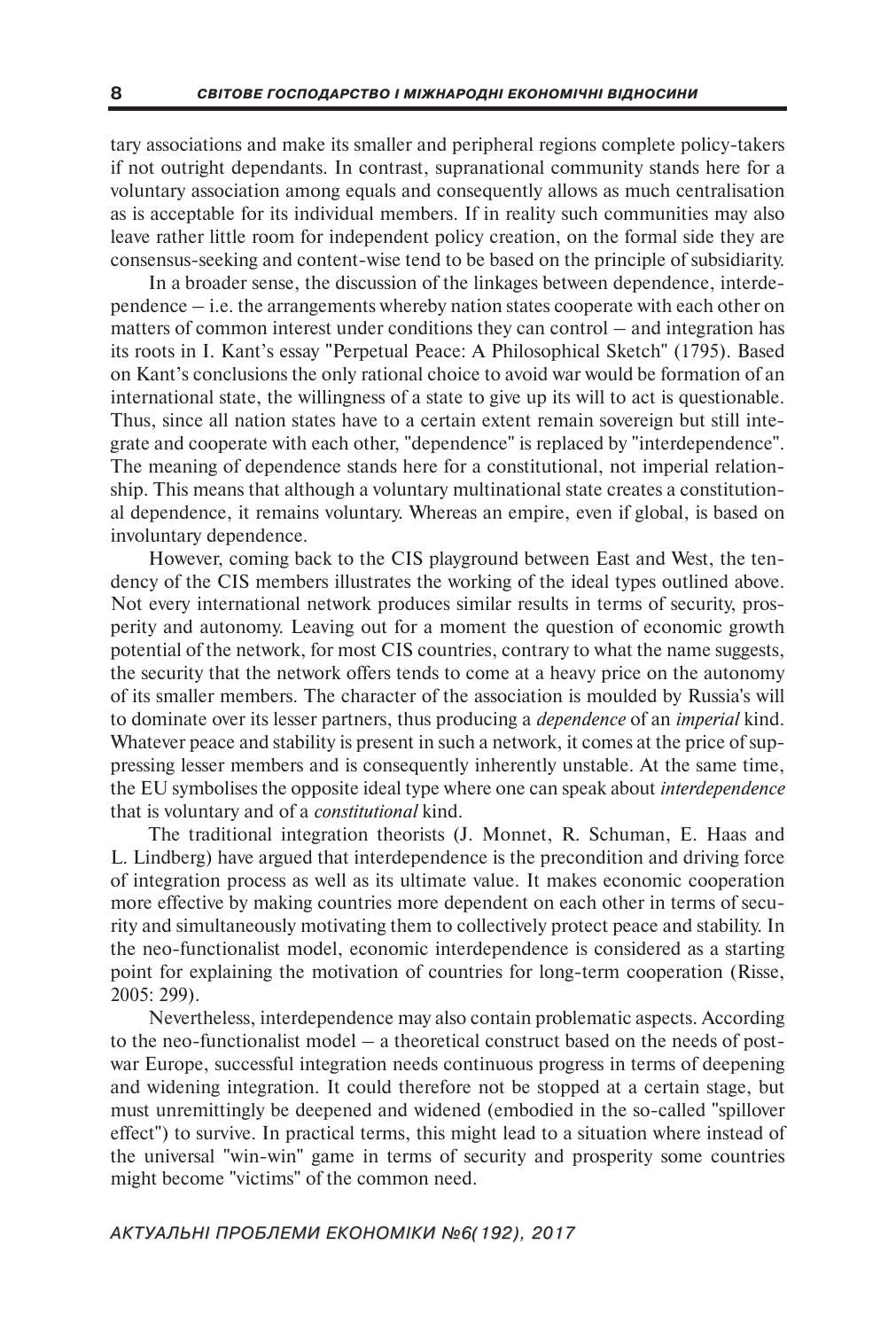But next to this formal side of possible problems EU integration has outlined also some substantial problems of interdependence. The global financial and European debt crises have made apparent some serious downsides of the functioning of the single market and the common currency. Namely, especially the post-communist Central and Eastern European (CEE) member states have bounced to a "glass ceiling" in terms of their economic growth potential. Despite the noteworthy development they have experienced in their first years of the EU membership there seems to be a level beyond which the single market does not easily allow them reach (Reinert and Kattel, 2013: 25). This is perhaps best visible in terms of the effects of the euro currency.

Thus, there is an important corrective to be made. We can see that what we began to treat as negative aspects of interdependence, as much as they diminish formal and substantial equality of an EU member state, are actually inroads of the other ideal type – dependence. Indeed, by this example there is an underlined categorical difference between real associations and theoretical ideal types. And by the same token, this way also the taxonomy of ideal types proves its usefulness. One can see that those developments that produce imperial characteristics in an otherwise supranational community, could be spotted by way of the very ideal types distinguished.

**2. Looking for a pattern: re-orientation of Georgia and Ukraine and Russian reactions.** In cases of Georgia and Ukraine Russia has relied on the argument of assuming responsibility for the protection of rights of certain vulnerable social segments in neighbouring countries. Thereby, Russia was referring to the unacceptable condition of Russian-speaking populations in these countries. In effect, in both countries Russia has exploited ethnic conflicts to undermine its neighbours' efforts in their path to the EU and NATO. This motive could be deemed the main reason for it to have constantly supported separatism in these regions. Both episodes contain elements of modern warfare, combining conventional warfare and non-military tools such as irregular tactics, terrorism, criminal behaviour, political and economic pressure, propaganda and information warfare.

In both cases, Russia has to some extent denied its participation in the conflict. It has denied shooting down a drone over Abkhazia in April 2008, sending troops to Abkhazia under the name of railway workers in May 2008, participating in the military conflicts in East Ukraine in 2014–2016, and claiming that Russian soldiers and military hardware in Ukraine are volunteers. Despite many diplomatic efforts by the international community, Abkhazia, South Ossetia, Donetsk and Lugansk districts remain "frozen conflict" zones posing serious security risks to Georgia and Ukraine accordingly. These regions could be used by Russia to destabilize these countries. Against this background, it is reasonable to assume that similar arguments can be presented and similar strategy could be used by Russia should Belarus or Armenia decide to move closer to the EU too. In this light, it will be useful to assess whether similar preconditions exist in Belarus and Armenia that have guaranteed success in Ukraine and Georgia from Russia's perspective. This analysis gives an indication of whether next to Ukraine and Georgia also Belarus and Armenia could be similarly vulnerable.

In addition to ethnic factors, in determining Russia's next potential "target" among the former Soviet Union republics a major role could be played by *the level of economic development of a country.* Though it does not have to be a regularity, the fact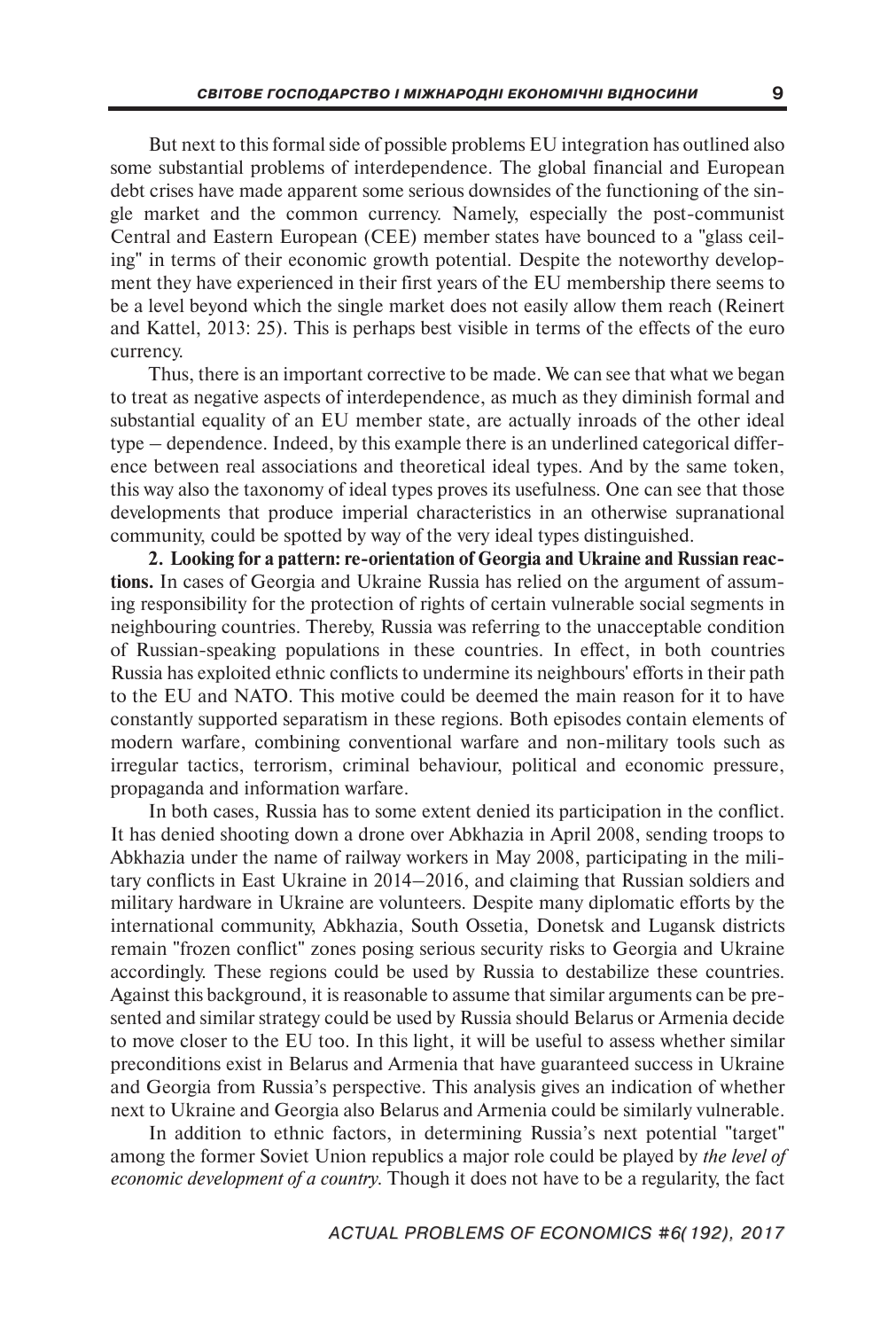remains that both countries under Russia's pressure – Ukraine and Georgia – have showed relatively low level of economic development in terms of GDP per capita (Figure 1). As a result of economic downturn, trade flows decreased between Russia and Ukraine, but remained still significant until the beginning of the geopolitical conflict in 2013 (Figure 2). Paradoxically, despite the conflict between Russia and Ukraine, Russia is still the largest individual trading partner of Ukraine. Since Ukraine is highly dependent on the energy resources imported from Russia or via Russia from Central Asia and is facing difficulties in finding other supply markets besides Russia, it would be difficult for Ukraine to move away from Russia's sphere of influence. At the same time, from Russia's perspective the share of Ukraine among its trading partners has constantly decreased from 2000s on (Figure 2), referring to asymmetric trade relations between Russia and Ukraine. Notably, next to extensive trade relations Russia and Ukraine were also highly dependent on mutual deliveries before the geopolitical conflict broke out, particularly, those of the defence sector. This also explains Russia's interests in the East Ukrainian regions and Crimea where Ukrainian military industry objects are located.



*Figure 1.* **GDP per capita PPP** (*USD*) **in Belarus, Ukraine, Armenia and Georgia, 2006–2014** (Trading Economics, www.tradingeconomics.com)

In addition, before the outbreak of the conflict Russian companies had made significant investments in Ukraine, both direct investments and investments through offshore companies located in Cyprus, the Netherlands and British Virgin Islands (Blyakha, 2009: 5). One can see here high politics overriding economic interests in the imperial manner. Namely, Russia's FDIs have played significant role in Russian-Ukrainian conflict, since next to the military pressure Russia withdrew about 31% of all Russian investments in Ukraine in the first half of 2014. This was accompanied by the outflow of investments coming from Russian offshore companies operating under the jurisdiction of British Virgin Islands and Cyprus. But it is relevant to note that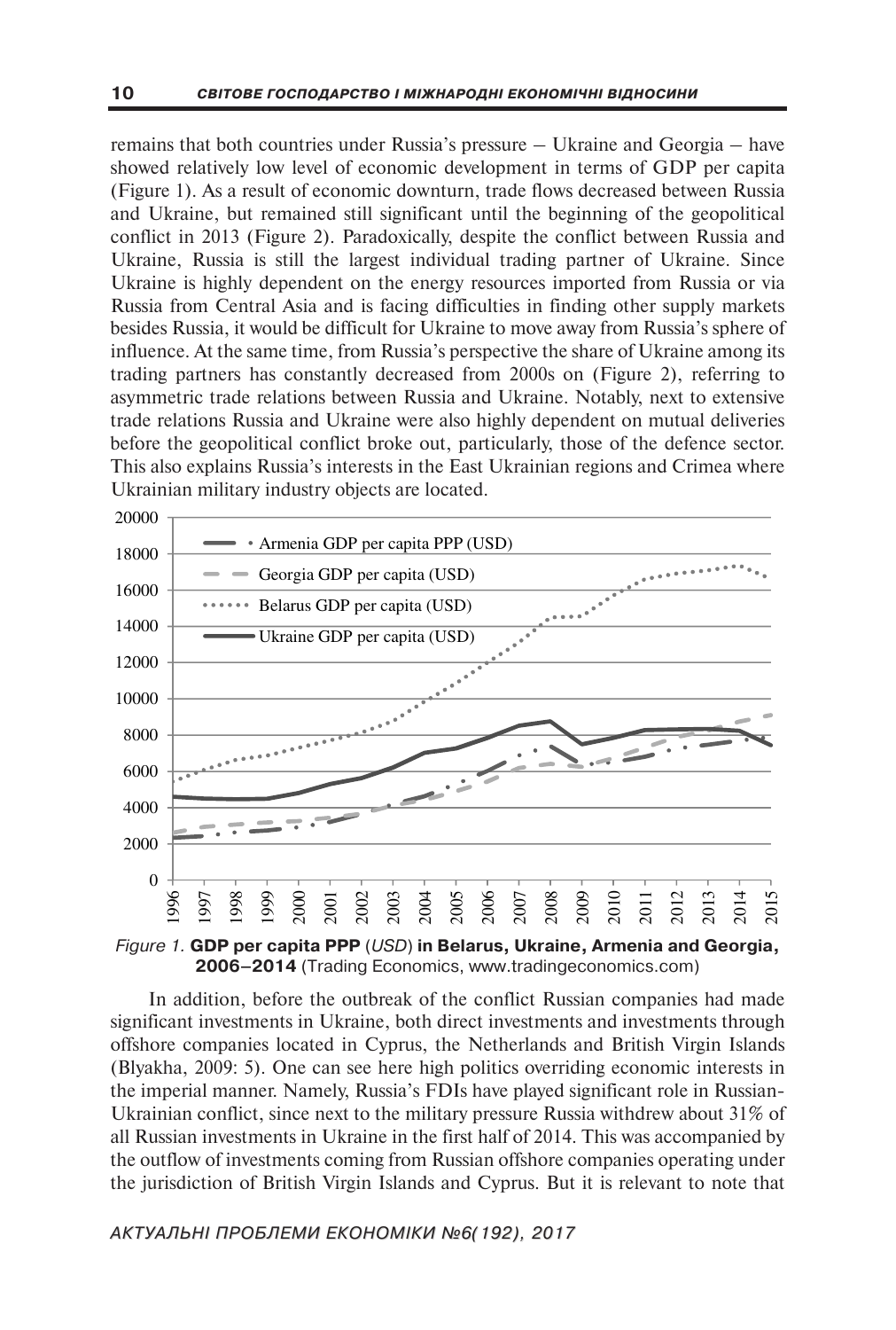there also occurred an outflow of investment of Western companies, which had previously close economic relations with the so-called inner circle of the former Ukrainian president Yanukovych.



*Figure 2.* **Trade relations between Russia and Ukraine** (The World Bank database; Eurostat database)

The same can be said about the Russian-Georgian conflict in 2008 when Russia also used economic relations to put pressure on the partner country simultaneously to military and political attacks. Furthermore, a setback in trade relations between Russia and Georgia occurred already in 2006, after Russia banned the main export articles of Georgia such as agricultural products, wine and mineral water, and halted postal, airline, automobile, sea and railway transport between Russia and Georgia. Consequently, trade between Georgia and Russia – although not particularly significant in terms of value – decreased noticeably in the following years. It took about 5–6 years to recover from the recession (Figure 3). Thus, Russia had started putting significant economic pressure on Georgia already at least two years before the war broke out in Georgia which clearly reflects Russia's well thought-out and long-term strategy on how to destabilize it neighbour.

Extensive economic relations have not prevented Russia from violating the territorial integrity of its neighbours and next to the direct pressure in the form of sanctions and other restrictive measures, indirect channels (such as withdrawal of investments of Russian offshore companies operating under jurisdiction of British Virgin Islands and Cyprus) have been used by Russia to harm the economies of its neighbours. In this light, there is a lot at stake, particularly for Belarus which is – just like Ukraine – highly dependent on Russia's market (Figure 4). Thus, extensive economic relations between Russia and Belarus should not be considered as a guarantee of stability and peace. Moreover, the declining share of Belarus in Russia's total exports and imports (Figure 4) refers to the same problem Ukraine is currently facing, par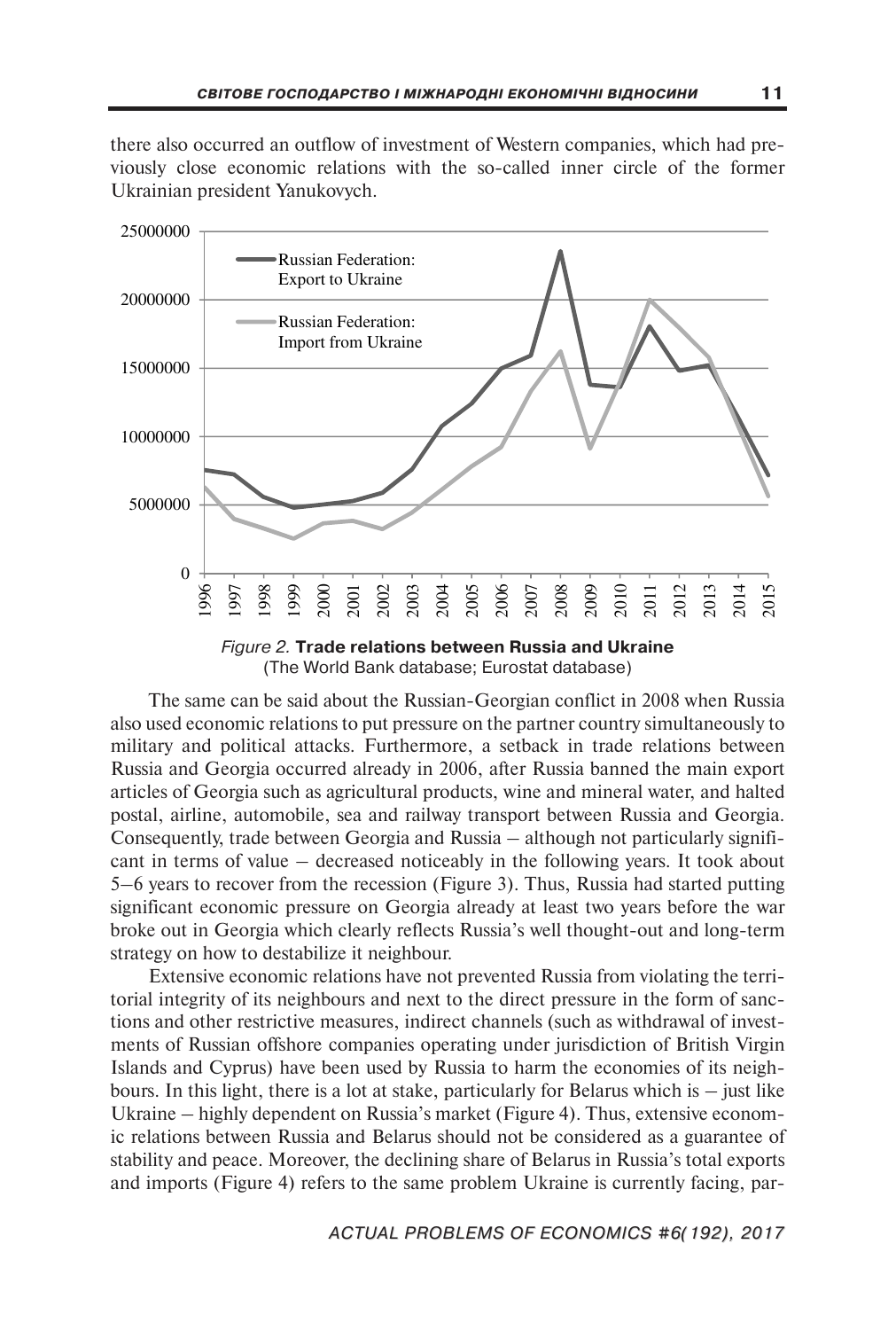ticularly the growing asymmetry in economic relations with Russia. Although the volumes of trade exchange with Russia are lower in Armenia and Georgia, asymmetry appears also in their relations with Russia (Figure 5).



In this light, it would be in the best interests of the CIS countries to find other supply markets besides Russia and move away from Russia's sphere of influence. The focus should be on the implementation of macroeconomic stabilisation measures and the improvement of business and investment climate in these countries. At the same time, the importance of tightening economic contacts between the EU and the CIS countries and convincing international capital and financial markets that these countries are following the path towards sustainable stability should not be underestimated. Nevertheless, the question remains of how risky would it be for Belarus, Armenia, Ukraine and Georgia to try to escape the political and economic influence of Russia.

*АКТУАЛЬНІ ПРОБЛЕМИ ЕКОНОМІКИ №6(192), 2017*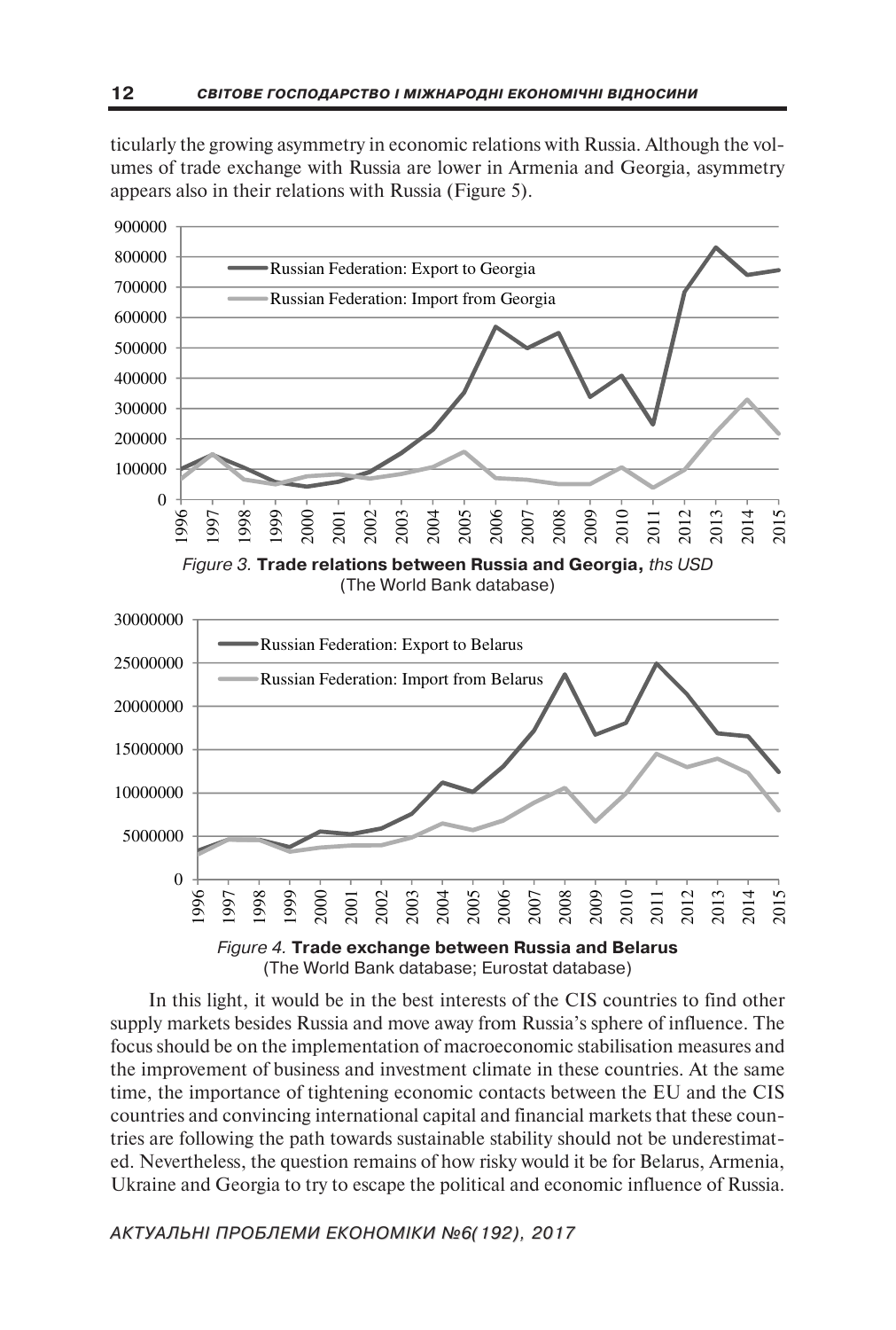





**3. Economic consequences of re-orientation.** Due to the ongoing conflict, Ukraine has faced an economic recession already for 1.5 years. It is comparable to the deepest recession period during the recent economic crisis from the first to the third quarter in 2009 when Ukrainian economy contracted by 19.6%, 17.3% and 15.7% (Ukraine GDP…, 2015: 1). Ukraine has lost altogether one fifth of its economic size since the beginning of the crisis in the first quarter of 2014, not to mention experiencing the lowest economic growth numbers among the CIS countries under examination. Since the escalation of the conflict from July 2014, Ukrainian national currency – hryvnia (UAH) – has lost approximately  $60\%$  of its value. If at the beginning of the conflict the exchange rate of Ukrainian hryvnia was 15 UAH/EUR, it reached its lowest level in February 2015 with 37 UAH/EUR and stabilized at 24 UAH/EUR in the second quarter of 2015. The weakening of the currency has caused high inflation in Ukraine reaching 60.9% in April 2015 and close to 60% in May and June 2015 (Veebel and Markus, 2016). Due to Russia's withdrawal of investments from Ukraine, the net foreign direct investment turned negative in Ukraine in the first half of 2014, but from then on, a positive flow has been reinstalled.

To sum up, during the ongoing conflict Russia has deployed comprehensive measures to destabilize Ukraine, from military actions to economic pressure and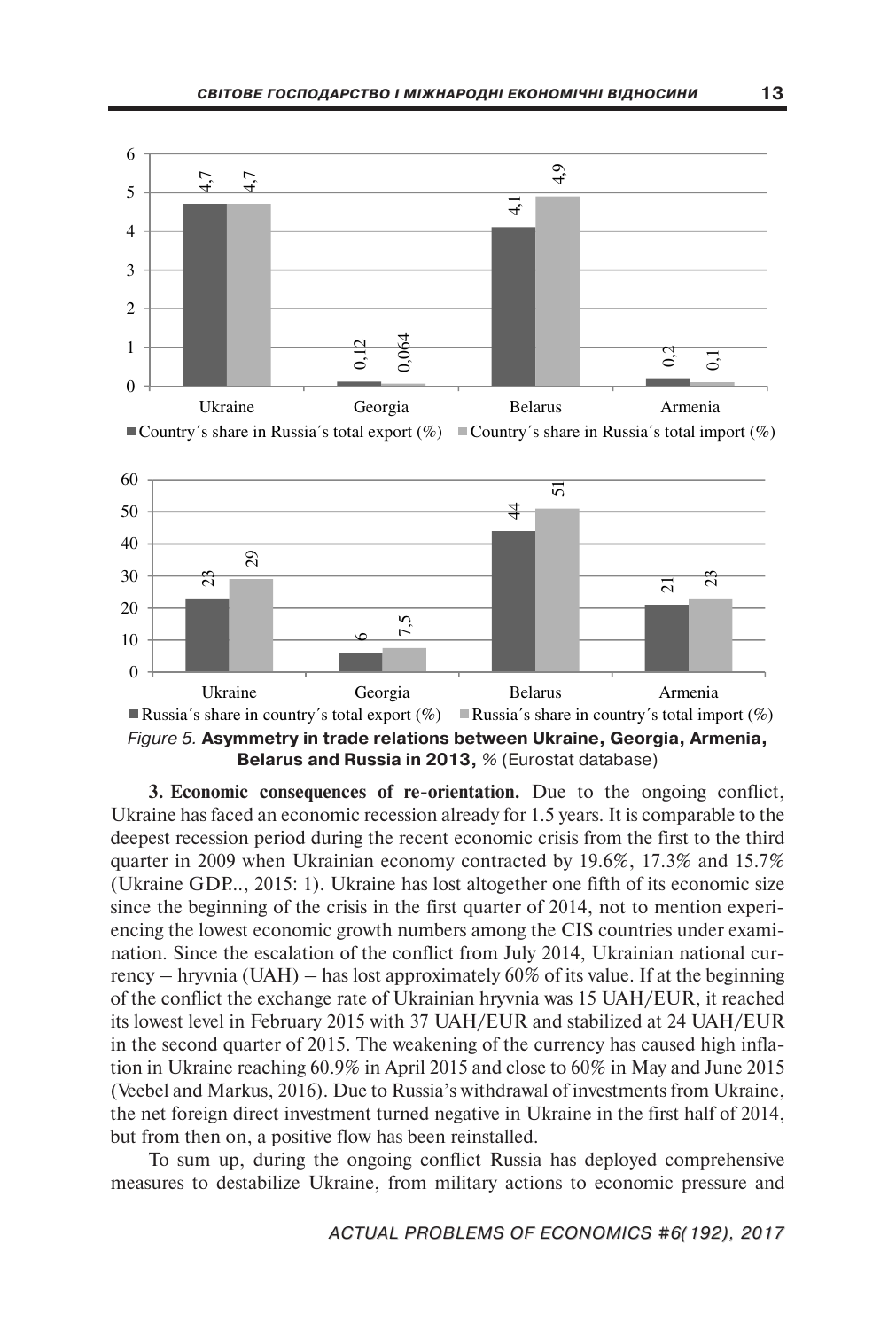propaganda war. As a result, Ukraine has lost one fifth of its GDP and is functioning only with the support of international community. The latter includes humanitarian aid provided by some EU member states and the recent bailout packages of the International Monetary Fund. Compared to Russian-Georgian war in 2008, the present conflict has led to lower GDP growth rates in Ukraine compared to Georgia during the previous war. Likewise, the recovery of Ukraine's economy is much slower than it was in Georgia after the eruption of the conflict in 2008 (Veebel and Markus, 2016). As the author sees it, this could be directly associated with the persistence or escalation of the military conflict in the East Ukraine in 2014 and 2015, whereas the military conflict during Russian-Georgian war lasted only 5 days. A conclusion could be drawn that should conflicts occur between Russia and its neighbours, it would be in the best interests of the CIS countries to halt military activities as fast as possible.

Next to the cessation of military actions, the role of economic stabilization measures should not be underestimated. They have a clear role in minimizing the harm that Russia could potentially cause in response to its neighbours decision to approach the EU. This applies to Armenia and Belarus, but also to Ukraine and Georgia. In this respect, based on the example of Ukraine, several policy recommendations have been made by international institutions. The IMF (2015: 1) has stressed the importance of maintaining tight monetary policy and building up official foreign exchange reserves. It has also outlined the necessity of the restoration of a sound banking system as a key for economic recovery in Ukraine. Among other suggestions, the Vienna Institute for International Economic Studies (Adarov et al., 2015: 1–5) has recommended to take a clearer focus on the possibility of maintaining a preferential trade regime within the CIS free trade agreement signed between Russia, Ukraine, Belarus, Moldova, Armenia, Uzbekistan, Kazakhstan and Kyrgyzstan in 2011.

This last recommendation as to the CIS free trade regime sounds especially vital and appropriate when considering the competitiveness of Ukraine's economy. This way it could have access to markets where its produce is competitive. The EU could certainly support this by allowing Ukraine simultaneously protect its industries against EU own producers and help upgrade it so that it would be able to enter a free trade regime with the EU. It must be admitted that the record of the Washington institutions in setting less developed countries on a route of development has not been entirely stainless (see e.g.: Andrews, 2013; Chang 2008). Looking at the policy trajectories of successful developing countries, they have significantly deviated from the standard road suggested. These countries have focused on building up competitive national industrial (and services) sectors, and, among other efforts, this has often demanded protectionist policies. Curiously, in doing so they have learnt from the historical experience of Western nations (Reinert, 2008). For, as it has been argued, the effect of less developed economies prematurely entering free trade regimes could easily result in de-industrialization (Reinert and Kattel, 2013: 4). It is vital to try to avoid similar effects in Ukraine as it would destabilise the country further and play additional cards to the hands of the potentially malevolent Russia. Instead, a concerted effort should be taken by the EU and its partners to help upgrade Ukraine's local industries so that they could first compete with their peers in the CIS area, and then also being able to survive in the free trade regime and the competition with the indus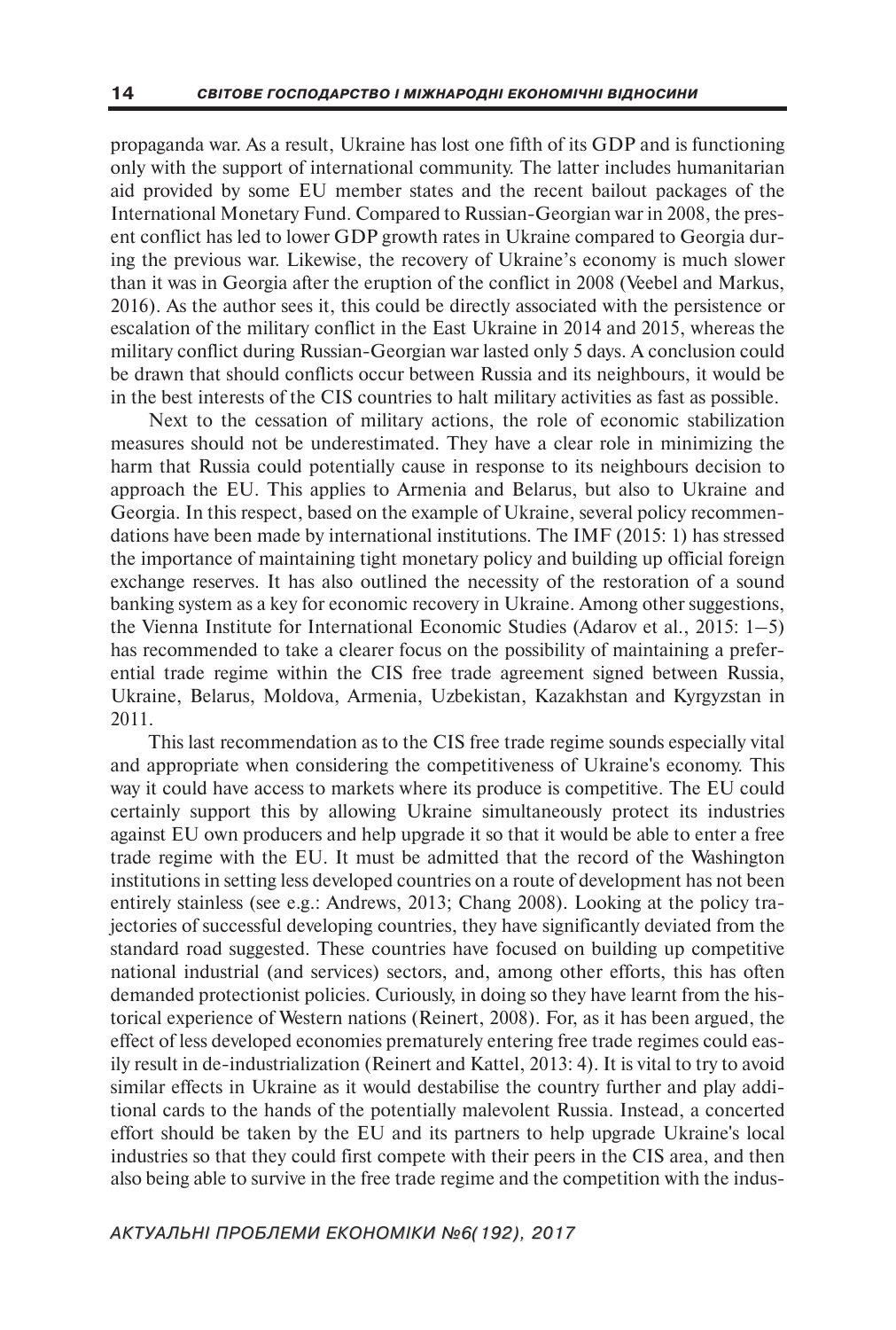tries of the EU (Reinert, 2014). It would be also useful to create a special development policy programme to answer to the needs of the ENP CIS countries.

This brings the discussion to the crucial aspect of economic and financial stability of the EU itself. Could it be a strong and unwavering partner to the states under focus? In this regard, looking for a special development programme for CIS countries may be a false hope inasmuch as the EU itself struggles with an arguably self-inflicted downward spiral of austerity measures, unemployment and deflation (Wray and Papadimitriou, 2011: 3–5). As the measures and practice of the European Central Bank show, monetary policy is not enough to restore confidence in European markets and economies and get them growing. Still, in order to appreciate the appropriateness of fiscal measures, it may be necessary to rethink some monetarist assumptions (Mitchell, 2015). This has also proven a grave practical problem bearing directly on the topic of this paper. Namely, one can see the Maastricht criteria as having played the major role in constraining government expenditures of the EU member states. And the sphere of defence is one field which has been suffering most since military capacities of the EU members have remained seriously underdeveloped (Majone, 2009: 103).

Thus, lessons learnt from Georgian-Russian war and the Russian-Ukrainian conflict also highlight the importance of financial support provided to the countries by the EU and the IMF to avoid their economic collapse and to build greater trust to the intentions of Western countries to integrate Ukraine, Georgia, Armenia and Belarus to the West. While avoiding the potential de-industrialization of its partners, the West should simultaneously be aware of socioeconomic and political complexities that the CIS nations face. The Soviet, and more recently oligarchic, past is still embedded in their social and institutional structures and practices and needs steady efforts to get rid of. In this sense, it is also crucial that the bailout-packages and other financial resources should be directly linked to the progress in implementing reforms in the CIS countries in the limited time frame. The author suggests that the positive conditionality approach be used more widely. It has proved to be a valuable method of partnership in different areas from the EU development cooperation to the EU neighbourhood policy and pre-accession strategy. In case of Ukraine, first steps on the road to stabilize the country politically and economically have been agreed in the document called "EU-Ukraine: A European Agenda for Reform" (2014) developed jointly by Ukrainian Government and the European Commission and the European External Action Service in July 2014. However, activities should be focused on further promotion of institutional reforms and modernization of the society, fight against corruption, and other critical factors. Particular attention should be paid to the activities to secure the Eastern border of Ukraine and general financial support to Ukraine should be directly linked to the results achieved (Veebel et al., 2014: 101–102).

**Conclusions.** The current study has focused on the question of how risky would it be for Belarus, Armenia, Ukraine and Georgia to escape the political and economic influence of Russia. It is based on the assumption that a common pattern exists in Russia's behaviour in destabilizing its neighbouring countries – during Russian-Georgian war in 2008 and Russian-Ukrainian conflict in 2013–2015.

As the author sees it, success of Russian neo-imperial perspective seems to be related to a high share of Russian-speaking population in the region, to ethnic homo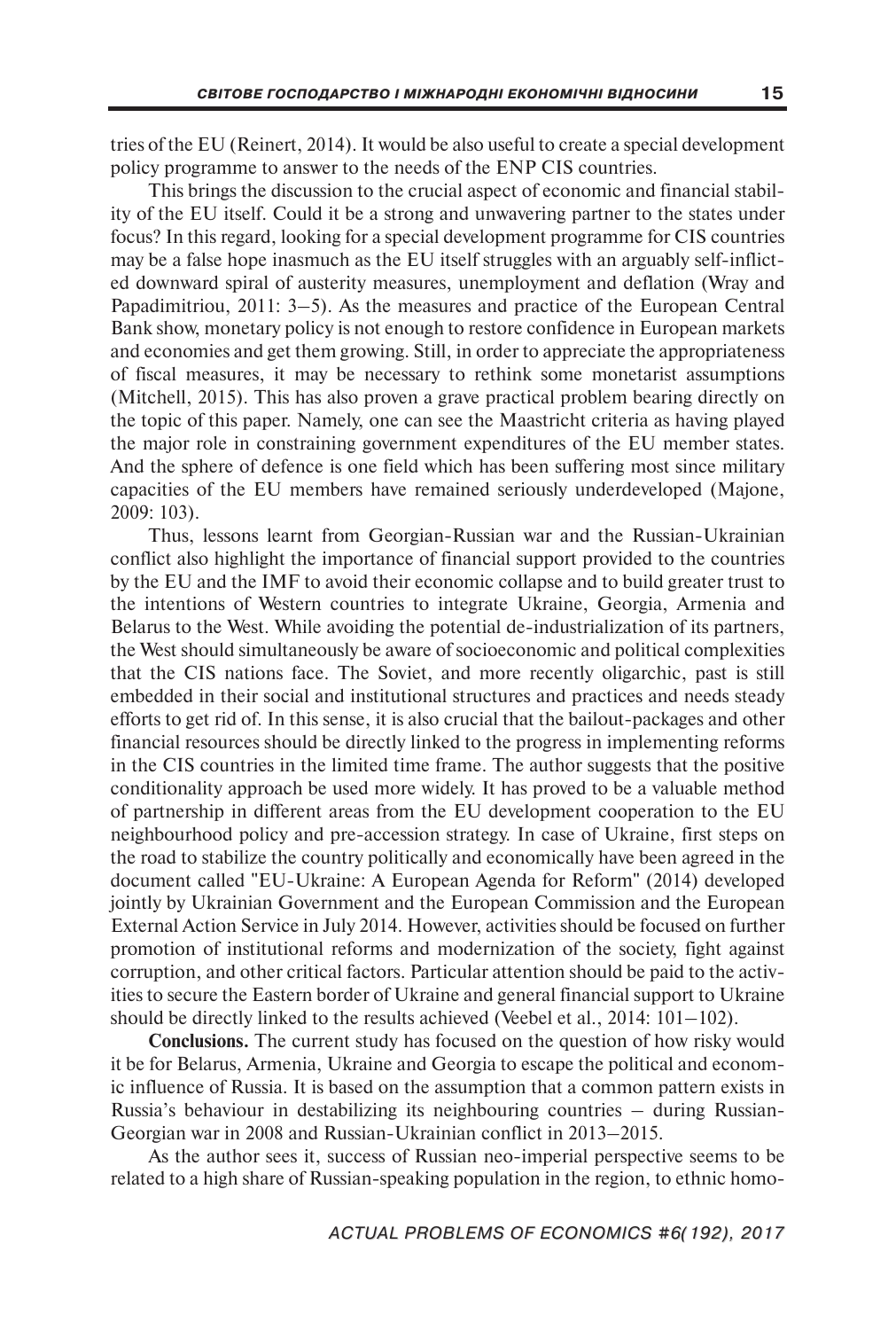geneity of population under direct aggression, and to the country's low level of economic development. As the supranational vs. imperial modelling shows, in case of the prevalence of the latter type close mutual economic relations do not necessarily work as a guarantee of peace and stability but rather create imperial dependence. But with a nominally supranational community there may also occur similar though milder problems of dependency as long as the level of economic development between the partners is asymmetric.

Secondly, to assess the outcome of a potential confrontation with Belarus or Armenia from the economic point of view, the respective effects of Russian-Ukrainian conflict were examined. As a result of the ongoing conflict, Ukraine has lost one fifth of its GDP and is functioning with significant support of international community. This includes humanitarian aid to Ukraine provided by some EU member states and the recent bailout packages by the International Monetary Fund. As compared to Russian-Georgian war in 2008, the current Ukrainian-Russian conflict has led to significantly low GDP growth rates in Ukraine and the recovery of Ukraine's economy is much slower than it was in Georgia after the conflict in 2008. This seems to be related to the persistence or escalation of the military conflict in the East Ukraine in 2014 and 2015, whereas the military conflict during the Russian-Georgian war lasted several days only. Therefore, in case of potential conflicts it would be in the best interests of the CIS countries to halt military activities as soon as possible. Particular attention should be paid to the activities of assistance, including financial aid to keep all four countries functioning but also help them upgrade and build up competitive economies. Likewise, it is vital to care about the viability of European values in these societies. From the practical side, the EU should pay attention to the activities that allow these countries be included in European information space. In a longer term, this could reduce the scope of the problems if not prevent the occurrence of similar conflicts like the ongoing Ukrainian-Russian crisis.

#### **References:**

*Blyakha, N.* (2009). Russian foreign direct investment in Ukraine. Electronic Publications of Pan-European Institute, No 7/2009, Turku School of Economics.

*Chang, H.-J.* (2008). Bad Samaritans: The Myth of Free Trade and the Secret History of Capitalism. New York: Bloomsbury Press.

*Crescenzi, M.* (2005). Economic Interdependence and Conflict in World Politics. Lanham, MD: Lexington.

Eurostat Database // ec.europa.eu.

EU–Ukraine. A European Agenda for Reform, 2014 // ec.europa.eu.

Foreign Direct Investment in Troubled Ukraine, 2014. Economy Watch, 30 December 2014 // www.economywatch.com.

*Majone, G.* (2009). Europe as the Would-be World Power: the EU at Fifty. Cambridge: CUP.

*Mitchell, W.* (2015). Eurozone Dystopia: Groupthink and Denial on a Grand Scale. Edward Elgar. *Mundell, R.* (2001). International Money as a Public Good: The Case for a World Currency. In:

Public Goods for Economic Development (Compendium of Background Papers) (pp. 5–30). The United Nations Industrial Development Organization.

*Reinert, E.* (2008). How Rich Countries Got Rich ... and Why Poor Countries Stay Poor. London: Constable.

*Reinert, E.* (2014). Convince the EU that Ukraine now is like Berlin in the cold war era. Nurkse School Ideas Bank, November 2014 // nurkseschool.tumblr.com.

*Reinert, E., Kattel, R.* (2013). Failed and Asymmetrical Integration: Eastern Europe and the Non-Financial Origins of the European Crisis. Working Papers in Technology Governance and Economic Dynamics 49 // www.technologygovernance.eu.